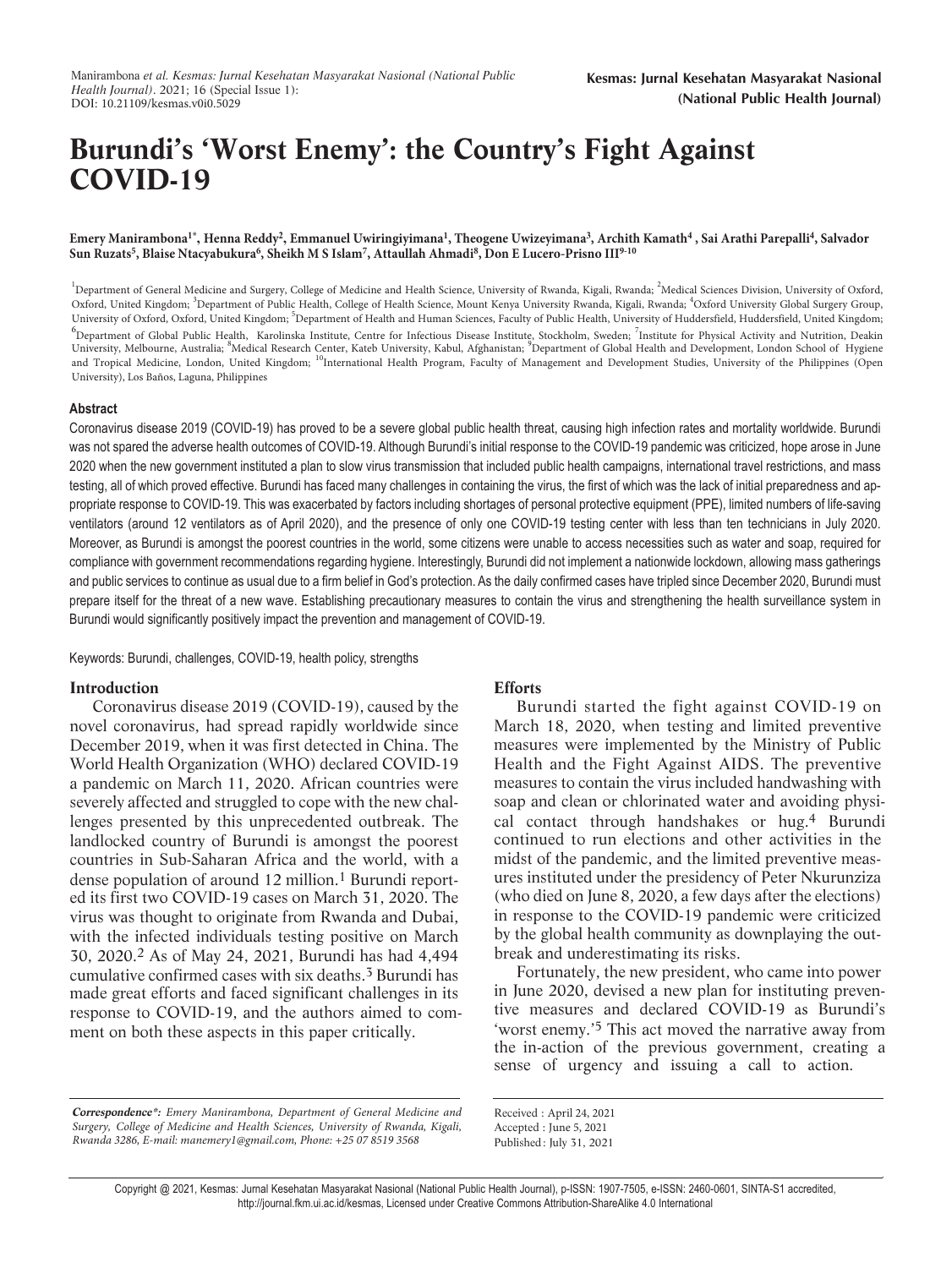An essential step in the fight against the novel coronavirus was achieved by initiating public health campaigns and mass public testing, including 30,000 students residing in boarding schools.[6](#page-3-0) The impact of these measures in containing the virus is indisputable. As of May 18, 2021, 302,488 tests have been performed in public testing centers and health districts. The testing campaigns covered suspected cases, contact tracing, and international travelers. The treatment was provided in hospitals to symptomatic individuals free of charge. Positive cases were managed in isolation rooms in public health facilities while some asymptomatic patients isolated themselves at home.

Interestingly, on April 20, 2021, Burundi inaugurated the public health emergency operations center, coordi-nating activities and responses to health emergencies.<sup>[7](#page-3-0)</sup> Its campaign included advice on social distancing, selfisolation in case of symptoms, wearing masks, and handwashing. Furthermore, stricter preventive measures were announced, including the closing of all borders. This measure was the second time reinstated this year as COVID-19 cases begin to rise in some parts of Africa, with a seven-day quarantine requirement for anyone arriving in the country. Finally, communicating information about the virus, such as the numbers of newly confirmed cases and deaths and news about the state of the pandemic locally and worldwide, gained importance in raising awareness and promoting public health through the education of Burundi's citizens.[8](#page-3-0) As a result, more cases were detected and quarantined, preventing others from acquiring avoidable infections (Figure 1).

#### **Challenges**

COVID-19 hit Burundi when leaders were mainly concerned with communal, legislative, and presidential election campaigns. In addition, Burundi previously

faced challenges in coping with other epidemics, including measles, malaria, and cholera, as well as floods that severely damaged the country.<sup>9,10</sup> With a low health index score of 8.9 on the Global Health Security Index and insufficient health infrastructure, Burundi was not initially well prepared to respond to the outbreak. It is not surprising that cases went unreported because residents of Burundi struggled to get tested for COVID-19 in the early months of the outbreak despite showing COVID-19-like symptoms.[11](#page-3-0)

Burundi's response to COVID-19 from March to June 2020 was controversial, though the outcomes could have been worse. Two presidents passed away, each of whom ruled the country for at least ten years. The former president, Pierre Buyoya, died outside Burundi, with the cause of death officially documented as COVID-19 infection.[12](#page-3-0) Of note, the cause of death of President Peter Nkurunziza, who ruled from August 2005 until his death on June 8, 2020, was officially documented as a heart attack. Thus, Burundi lost two presidents during the COVID-19 era in a matter of months.

Although the first case of COVID-19 was reported at the end of March 2020, no clear response plan was set in motion until June of the same year. The government was accused of not providing fact-based information on COVID-19.[13](#page-3-0) This led to the circulation of false rumors about the disease, contributing to widespread misconceptions about COVID-19 and creating an air of uncertainty and fear amongst the population. During this period, healthcare workers noticed an increase in the number of patients presenting with COVID-19-like symptoms. However, few cases were reported. This may be related to a limited testing capability, as only one testing center with less than ten technicians analyzed test samples taken all over the country.[14](#page-3-0) Similarly, many healthcare professionals faced infrastructural problems



**Figure1. Progress of COVID-19 Cumulative Cases in Burundi from March 2020 to May 2021**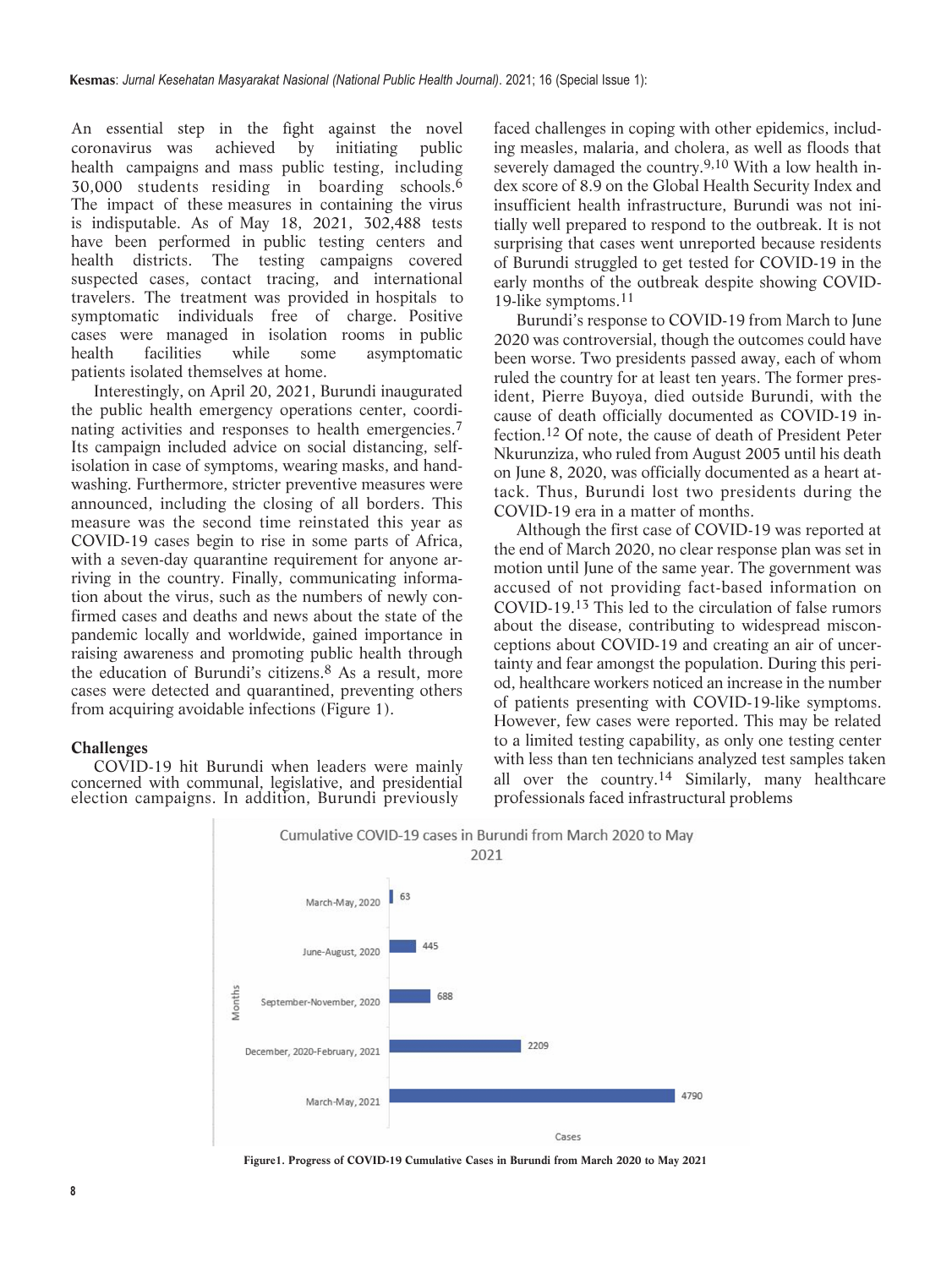within hospitals, such as shortages of personal protective equipment (PPE) and availability of only 12 life-saving ventilators.<sup>[11](#page-3-0)</sup> Burundi also faced challenges to COVID-19 testing when case numbers were on the rise. The paucity of reagents required for the polymerase chain reaction (PCR)-based COVID-19-specific tests has been a barrier to providing reliable results.[15](#page-3-0) Furthermore, lack of cooperation with WHO representatives expelled from the country after be-ng accused of spreading false information formed a barrier to a global partnership and response.[9](#page-3-0)

As Burundi is amongst the poorest countries in the world, some of its residents were unable to access necessities such as water and soap required to comply with the preventive measures.[16,17](#page-3-0) Interestingly, Burundi did not implement a nationwide lockdown, allowing mass gatherings and public services to continue as usual. This unpopular measure is related to the authorities' firm belief that God protects Burundi.9 Moreover, one can assume that this measure was taken to preserve the country's already vulnerable economy and citizens, most of whom depend on daily wages. It was estimated that 80% of the population relies on subsistence agriculture without any social support.[18,19](#page-3-0)

Furthermore, some COVID-19 treatment centers were overloaded and could not admit additional patients, resulting in inequitable management of people who tested positive for COVID-19.[20](#page-3-0) Crucially, residents blame local public health leaders for failing to implement strict measures to contain the virus.[21](#page-3-0) The infection rate has tripled since December 2020, and COVID-19 has spread all over the country as of today. Burundi has also not yet received the COVID-19 vaccine. The WHO declared Burundi ineligible for the global vaccine sharing scheme COVAX (COVID-19 Vaccines Global Access) and did not provide any COVID-19 vaccine thus far.[22](#page-3-0)

In addition, instead of presenting to healthcare centers, people with COVID-19 symptoms chose traditional "food medicines," including ginger, lemon, and eucalyptus leaves.[23](#page-3-0) Though such traditional "food medicines" are crucial tools of cultural importance in communities' response to health crises, their usage has public health implications. It can prevent people from consulting healthcare professionals and receiving the necessary and appropriate treatment, thus contributing to higher mortality rates and the uncontrolled spread of COVID-19. Developing an unambiguous evidence-based use of such remedies in the prevention and treatment of COVID-19 would greatly benefit the people who choose traditional food medicines or cannot afford modern healthcare.

# **Discussion**

Given the current situation, the government of Burundi and public health leaders need to take responsibility for this pandemic and aim to adopt the WHO's preventive measures while adjusting them to an appropriate and practicable level for the country.[24](#page-3-0) Reinforcement of the committee in charge of the COVID-19 pandemic response at different health system levels is also needed. Moreover, it is necessary to ensure the availability of laboratories for screening, adequate PPE, and enough trained personnel to lead pandemic preparedness initiatives and form an appropriate body to monitor the implementation of public health measures and testing.[25](#page-3-0) Involving community health workers (CHWs) can be essential in responding to the surge in cases. They can raise awareness in their communities regarding effective response measures to slow the COVID-19 transmission. CHWs play a crucial role in ensuring clinical and community care by reducing the healthcare delivery time as they are present locally, contact tracing and supporting the continuation of the health system.[26](#page-3-0)

Notably, specific national public health measures must be established. For example, social events should be minimized, travel into and out of the country reduced, and church services and meetings be given clear guidelines, including increased capacity for contact tracing any positive cases of COVID-19. Moreover, Burundi should embrace vaccination campaigns to ensure that the population is immunized against the virus, like other African countries.27 Finally, it is critical to establish a countryspecific database regarding COVID-19 management as a platform for independent clinical research to provide evidence-based information for public health policies and political decision-making for further improvement in out-break management.28 Additional global considerations to support and strengthen Burundi's economy and health system could help devise a comprehensive national response plan to tackle COVID-19 and other epidemics.

# **Conclusion**

Burundi's response to the COVID-19 pandemic during the first four months of the outbreak was controversial. However, Burundi has made notable progress from June 2020, expressing urgency and taking significant action against the outbreak. Furthermore, measures including public health campaigns and control of international travel alongside mass testing have had a substantial positive impact. However, Burundi has to face challenges with other preventive measures, such as the availability of soap and handwashing, due to the financial limitations of its citizens. The establishment of specific public health measures will be indispensable in containing the virus.

#### **Abbreviations**

COVID-19: Coronavirus disease 2019; WHO: World Health Organization; COVAX: COVID-19 Vaccines Global Access; CHWs: Community Health Workers.